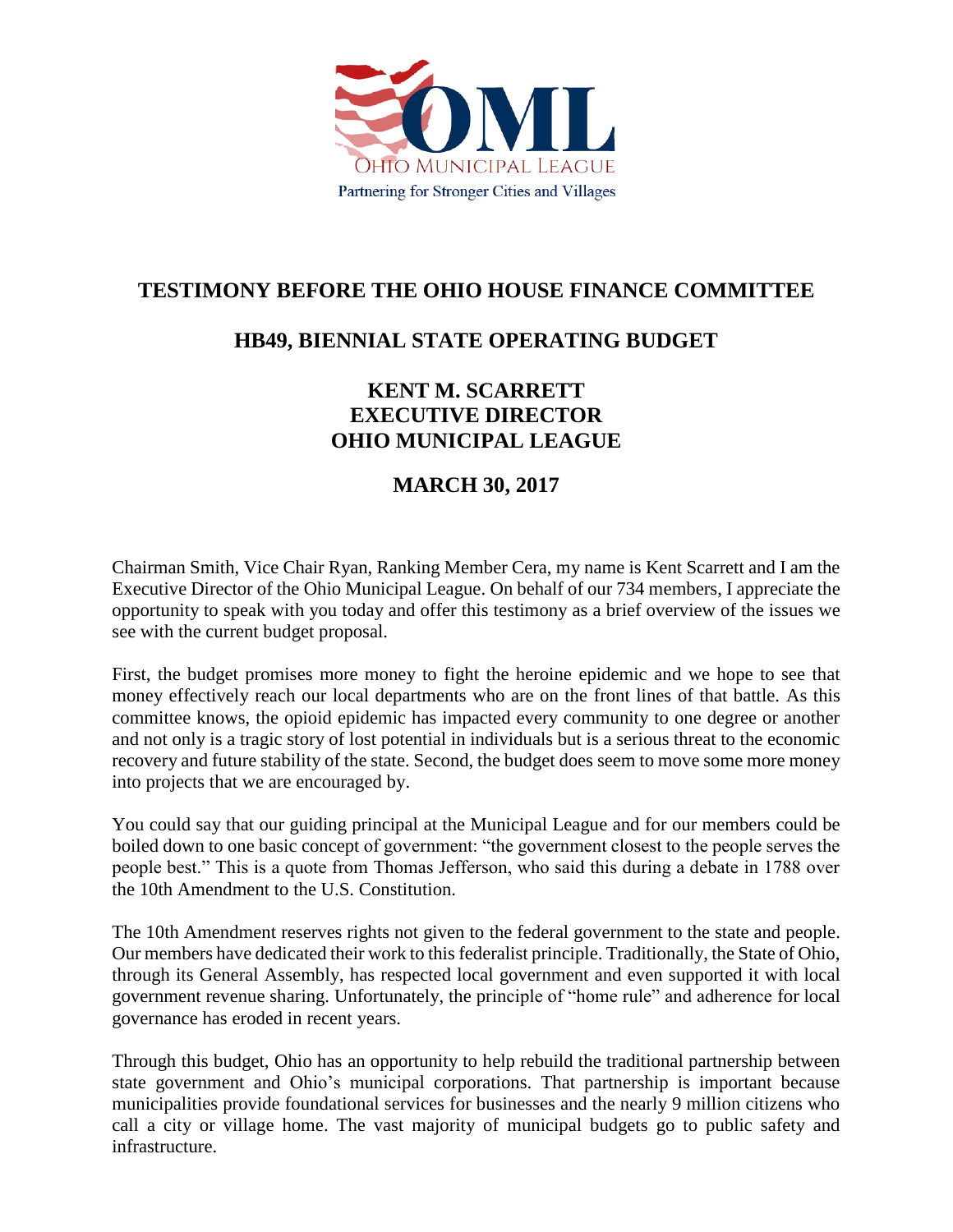In 1968, two-thirds of Ohio's state operating budget was public safety and infrastructure spending. Today, two-thirds of our budget is Medicaid and education. Meanwhile, many of Ohio's cities and villages are slowly losing the ability to provide the basic services they have traditionally provided, especially in mid-sized rural cities.

Ohio's municipalities are the state's strongest engine of economic development and are doing great things. One example is the national recognition Ohio and numerous municipalities recently received through the annual Site Selection Magazine "Governor's Cup Award." Ohio ranked 2<sup>nd</sup>, for the third time in a row nationally for the number of new projects and 3rd in the category of projects per capita. *(The Governors Cups reflect yearly project totals as tracked by the Conway Projects Database. Qualifying projects must meet one or more of these criteria for inclusion in the database: a minimum capital investment of \$1 million, 20 or more new jobs created, and 20,000 or more square feet of new space.)*

In the survey, numerous Ohio cities were recognized for their "pro-business" efforts through local economic development efforts. Cincinnati, in the category of municipalities with populations greater than 1 million, came in fifth and Columbus ranked  $8<sup>th</sup>$  as the best cities nationally for attracting new facilities; Dayton was recognized as  $3<sup>rd</sup>$  and Toledo came in at  $7<sup>th</sup>$  place for communities with populations between 200,000 to 1 million; and Findlay won first place for attracting new facilities in the category of "rural areas" while Wooster came in third, followed by Celina, Defiance and Portsmouth tied for the tenth spot.

In the new "information economy" businesses of the future are looking for "Millennials", young, well-educated and skilled employees. Those employees generally prefer to live in well-developed metropolitan areas that are safe, fun, have good parking, recreational spaces, and robust economic development. That simply cannot be done without strong, independent municipalities.

This budget continues the trend of making that development and the tradition of Ohio's strong local government more and more challenging. In Ohio, our municipalities are blessed with the ability to administer their own tax system, which gives our cities and villages the ability to serve their constituents better. The independence of revenue sources is the most fundamental element to any institution; business, governmental, family, or otherwise. At the end of the day, the municipal income tax incentivizes municipalities to ensure people in its jurisdiction enjoy their maximum earning potential.

There are two very large problems this budget presents relative to these principles. First, the budget proposes making significant changes to the municipal income tax including the removal of the "Throwback" rule and the proposal to have the Ohio Department of Taxation and the state administer the municipal net profits tax on businesses.

Second, the budget proposes several changes to the Local Government Fund negatively impactful to cities and villages. Those areas include the new proposal to means-test the LGF through a challenging methodology that attempts to identify "capacity" based markers which will lead municipalities across the state with the unenviable task of raising taxes to make-up for redirected state aid. Also, HB49 would take \$24 million from the municipal LGF distribution and divert it to townships and very small villages and eliminates \$10 million in revenue that is a supplemental distribution earmarked for municipalities that administered an income tax.

State policies that result in revenue shortfalls to municipalities only further limits the ability of cities and villages to provide dependable services businesses and residents expect every day and curtails opportunities for greater economic development. Revenue sharing reductions by the state have resulted in \$453 million loss in CY 2015 alone.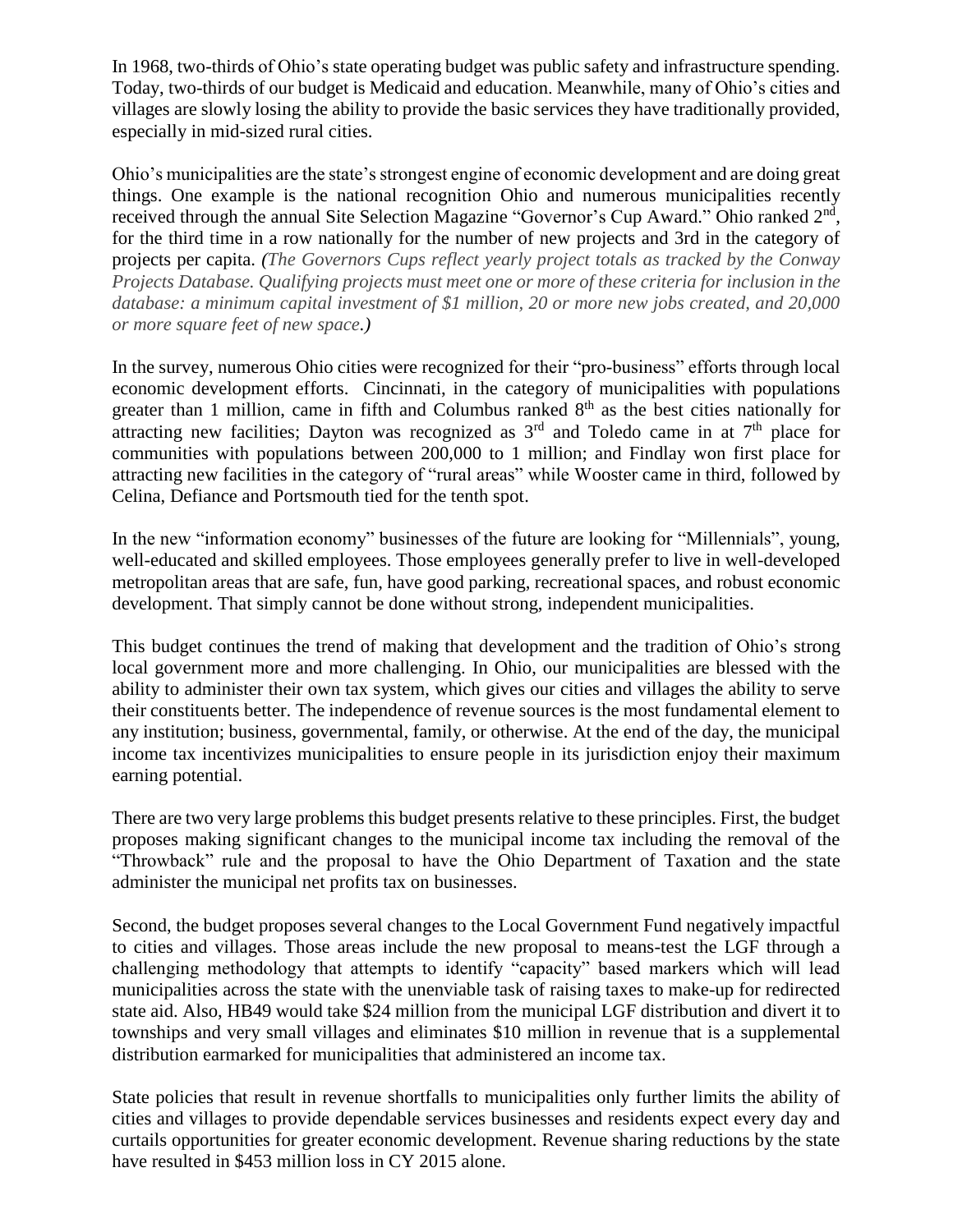We believe that is not in keeping with Ohio's tradition of promoting strong communities.

Beyond the principled reasons, we have laid out the more technical and specific arguments against the central collection of municipal taxes in great detail in previous testimony. We believe local tax departments can and do serve constituents better and more efficiently than the state; the Ohio Business Gateway (OBG) system is not currently prepared to handle the administration of hundreds of thousands of municipal net profit filings and the critical management and redistribution of \$600 million in municipal revenue and we have deep reservations that the system will be fully functional by January 1st. But there is hope; through the state budget, an appropriation is being made to rebuild the system to "OBG 3.0"and we believe once the portal is fully functional and capable of interfacing with tax preparer software and can process required filing attachments, businesses will use the Gateway as an alternative to working with local tax professionals, if they prefer.

The current proposal would mandate that all businesses with municipal net filing obligations file their local tax through the state. We believe and testimony offered in the House Ways and Means committee confirmed that this should not be considered a "pro-business" move. Flexibility and access to practical options are the hallmarks of a good business model.

Cities are the main driver of economic development from the public standpoint in Ohio and have every incentive to accommodate present and future businesses. That is why 80% of businesses in Ohio are located in a municipality. Businesses vote with their feet and have the option to move to an unincorporated area if the municipal income tax where such a burden to the success of their operations.

Next, the Local Government Fund is part of an agreement between the state and its local partners going back to 1934. Its purpose is to share revenue that the local governments lost when the state began to impose its sales tax. It is challenging for our local leaders to be expected to accept the continued tinkering of this Fund and be agreeable to turning it into a means-tested state redistribution as a viable policy alternative to address inadequacies of previous revenue sharing changes. It is distressing at best and we ask that the language be jettison from the budget.

Furthermore, the "taxation capacity" formula the administration put forward has produced a number of absurdities. We do not think any formula will actually capture the nature of every city and village, as many have varying tax capacities within their own borders. Further, there are always winners and losers in such arrangements, as we know from other policy areas that have attempted these types of approaches.

In FY 2006-2007 and for years before then, the LGF funding earmark percentage was 3.68% of the state GRF. After years of transitional change, the current funding percentage is 1.66%. In light of the state's economic recovery and the restoration of the state's Budget Stabilization Fund having reserves toping \$2 billion and the contributions of Ohio's local governments to achieve that feat, the Ohio Municipal League asks that the LGF be restored to its previous 3.68% percentage level. This reinvestment in Ohio's hometowns will relieve the effects of previous state policy decisions which have resulted in "tax shifting" to the local level. Since 2011, over 80 municipalities have raised their income tax rates.

We are hopeful that the municipal tax language included in HB49 will be removed from the bill and inserted into future legislation that is being discussed to address areas of concern that remain related to the municipal income tax including issues that have presented themselves as a result of the enactment of HB5 from the 130<sup>th</sup> General Assembly. The league greatly appreciates the efforts